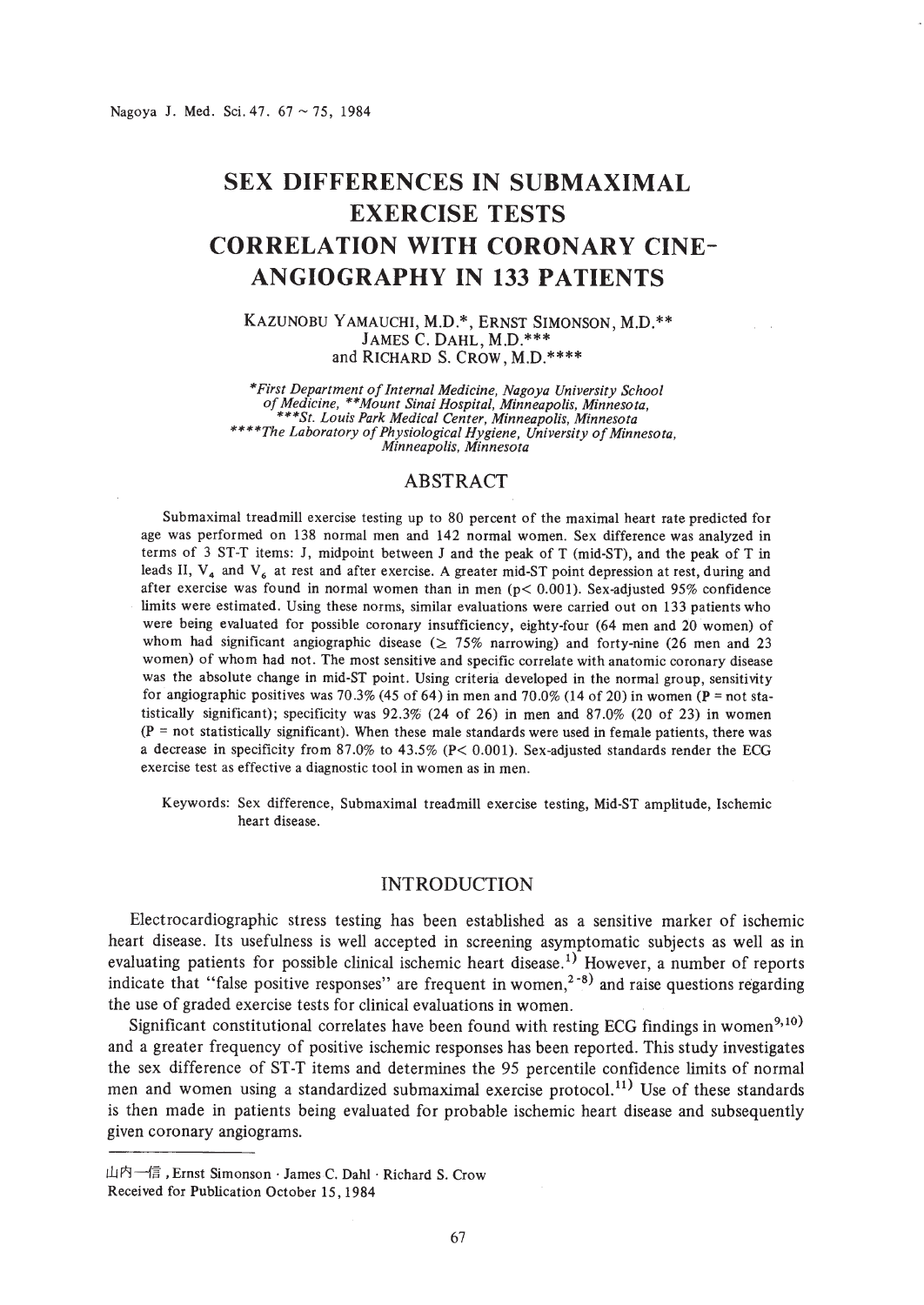#### 68 K. YAMA UCHI *et al.*

# MATERIALS AND METHODS

## *1. Normal Subjects*

The normal population sample was made up of 138 men and 142 women evaluated at the St. Louis Park Medical Center. They were screened as to the absence of detectable disease which may affect the electrocardiogram following the guidelines described by Simonson.<sup>9)</sup> The average age and standard deviation of the men was  $48.8 \pm 8.8$  (age range 27-70 years) and for the women 48.9  $\pm$  10.3 (age range 29–71 years).

#### *The Exercise Test*

The electrocardiographic exercise test performed was a progressive submaximal test to 80% of maximum age-corrected heart rate. <sup>11</sup> ) This was carried *out* on a treadmill at a fixed elevation of 10% grade using progressive incremental increases in speed. Prior to exercise a conventional 12-lead supine ECG was recorded. During exercise, bipolar ECG strips were recorded from lead CM5 at one-minute intervals, and the tracing was continuously monitored on a standard ECG oscilloscope. Immediately following the exercise period, conventional leads I, II, III,  $V_2$ , V<sub>4</sub>, and V<sub>6</sub> were recorded in the supine position. The precordial leads were obtained first followed by recordings of the limb leads. The procedure was repeated after 2 and 4 min., respectively. All normal subjects reached the estimated target heart rate.

The following items of leads II,  $V_4$ , and  $V_6$  were manually measured: 1) amplitude of J point; 2) amplitude of mid·ST point being midway between the J point and the peak of the T wave; 3) amplitude of the peak T wave; 4) slope of the ST segment, defmed as the slope between the J and the mid-ST point. When T wave showed biphasic patterns, the peak of the positive part was chosen as the peak T, and when the T wave was completely negative, the nadir of the Twas used as the peak T. These amplitudes were measured from the baseline which was defined as the line connecting 2 consecutive PQ junctions when the beat to be measured and the next beat were considered to be on a straight line. Noisy tracings recognized by inspection were omitted. When there was a distinct respiratory beat-to-beat variation, the beat which seemed to show an intermediate pattern was selected. The 95 percent range limit, mean and standard deviation of each item were determined. Statistical tests of significance of mean sex differences were performed on each item.

## *2. Subjects Having Coronary Qneangiography*

One hundred and thirty-three patients were evaluated for chest pain with clinical diagnosis of possible coronary heart disease at Methodist Hospital, Minneapolis, Minneasota. Ninety subjects were men with an average age of 48.0 yr and 43 were women with an average age of 50.2 yr. Patients with valvular heart disease, primary myocardial disease, myocarditis, pericarditis, anemia, electrolyte abnormality or other forms of cardiovascular disease were excluded. None of the subjects were taking digitalis, quinidine or other drugs known to influence the ST segment response to exercise. Patients who showed ST-T abnormality in the resting ECG, i.e., measured items which were out of the 95 percentile limits of the normals obtained in this project, were left in the study if the resting items did not exceed normal limits of the post-exercise ECG. All patients performed the submaximal exercise test according to the previously mentioned protocol. The ECG items measured were the same as those in the normal control subject group.

Selective coronary arteriography was performed by Judkins' or Sones' techniques and was reviewed by at least two doctors who had no knowledge of the results of the exercise stress test. The degree of coronary obstruction was characterized by 3 groups: Group  $I(GI)$  - normal coronary arteriogram (18 men, 20 women, average age 43.6 yr, 45.6 yr, respectively); Group II (GIl) - slightly abnormal coronary arteriograms with descriptions such as tortuosity, minor or minimal changes or obstructions less than 75% (8 men, 3 women, average age 47.1 yr and 53.2 yr, respectively), and Group III (GIll) - abnormal coronary arteriogram defined as showing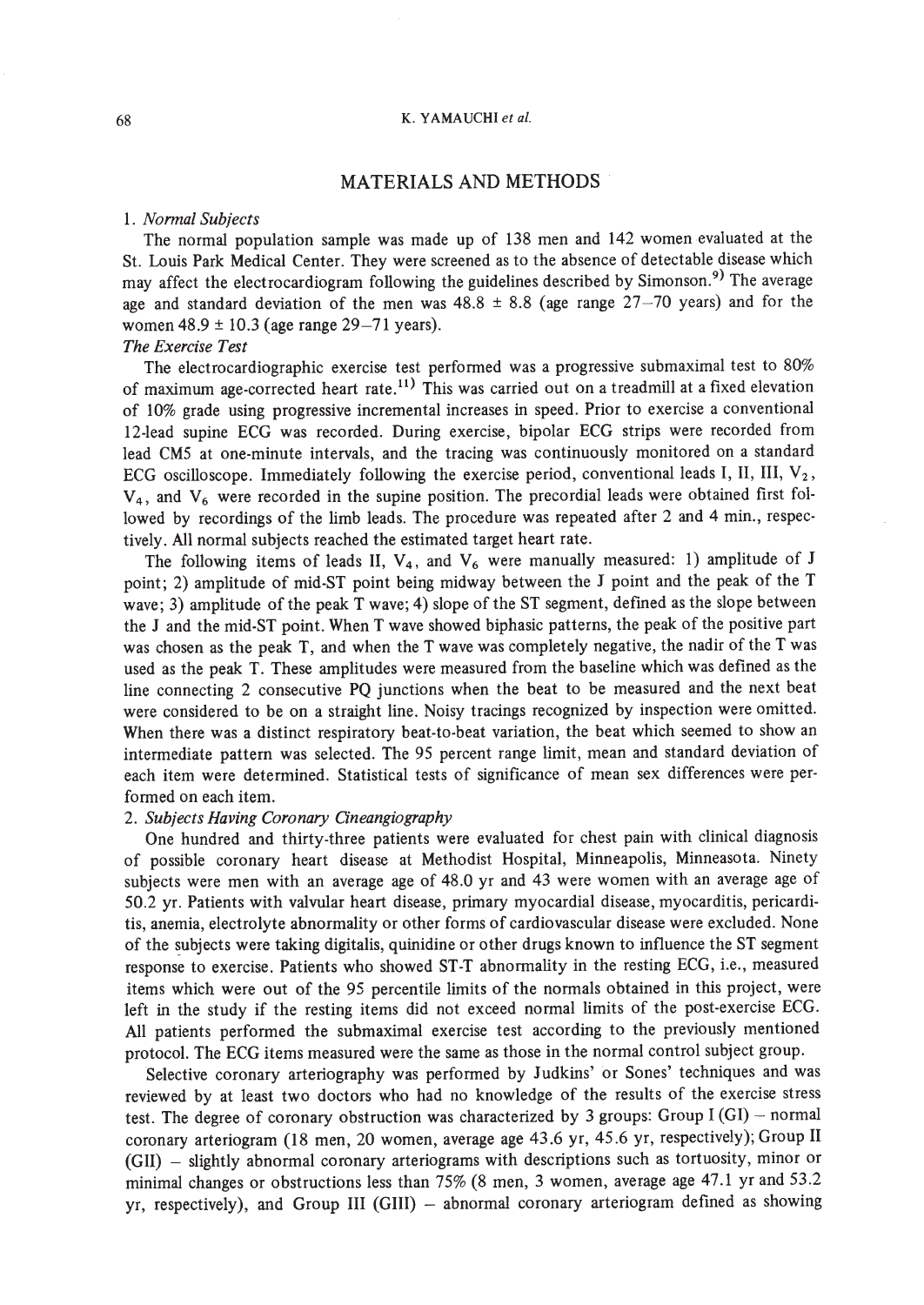obstruction of 75% or greater in one or more vessels (64 men, 20 women, average age 49.6 yr and 50.0 yr, respectively). Correlations between the anatomic grouping as noted and the submaximal treadmill exercise test were made using the normal range of ST-T items obtained in the normal control group.

# RESULTS

#### 1. *Sex Differences and Normal Values ofSubmaximal Exercise Test*

The mean and standard deviation of the submaximal heart rate attained in the exercise test were  $138.5 \pm 14.6$  beats/min in the men and  $139.2 \pm 17.2$  beats/min in the women (no statistically significant difference of the means).

Table I summarizes the means, standard deviations and normal 95 percentile ranges of all measurements in this study except for the slope of ST segment. Figure 1 shows means and 95 percentile range limits of the mid-ST point amplitude in leads II,  $V_4$  and  $V_6$ . Three ST-T items, i.e., amplitude of J, mid-ST, and T at rest in leads II,  $V_4$  and  $V_6$ , showed a highly significant sex difference between means, except for J amplitude in lead  $V_6$ . Mean amplitudes of 3 ST-T variables in the 3 leads were smaller in women than in men.

Through the three recovery stages, the mid-ST point in leads II,  $V_4$  and  $V_6$  showed highly significant sex differences with mean differences of 0.03 mv in lead II, 0.07 mv in  $V_4$  and 0.03 mv in  $V_6$ , the women always having more negative amplitude than the men. There was no essential sex difference in the J point of the 3 leads immediately and 2 min after exercise, but a highly significant sex difference in the J point in leads II and  $V_4$  was noted 4 min after exercise, with the women more negative than the men. Moreover, there was a significant sex difference in the T wave amplitude during all phases of recovery. Also, the average amplitude of T wave and J point was smaller in women than in men.

#### *2. Correlation ofExercise Electrocardiogram with Coronary Arteriogram in Men and Women*

Table II summarizes the prevalence of electrocardiographically abnormal findings after exercise in three groups of each sex· classified by coronary arteriogram using the derived normal 95 percentile ranges in Table I. GIII group ( $\geq$  75% narrowing of affected coronary artery) was subdivided into three groups: GIII·I, one vessel disease; GIII·2, double vessel disease; and GIII-3, triple vessel disease.

It is notable that the prevalence of electrocardiographically abnormal cases in mid-ST point was high in GIII and low in GI + GII. The frequency rate in GIII was 70.3% in men and 70.0% in women and that in GI +GIl was 7.7% in men and 13.0% in women. Higher mid·ST abnormality rate was noted in GIII-2 (double vessel disease) and GIII-3 (triple vessel disease) than in single vessel disease. The prevalence of J and T abnormalities was high in GI + GIl compared to that of mid-ST abnormalities in GI + GIl. Therefore, an abnormal finding of the mid·ST amplitude is more sensitive and more specific than other items of the exercise response for patients with ischemic heart disease.

If abnormal ECG response of mid-ST point is used as a single indicator of ischemia, and if a significant lesion of 75% or greater stenosis in a major coronary artery or branch is considered "abnormal", the results in Table III are encountered. In men, there were 45 true positive cases out of 64 abnormal patients and 24 true negative cases out of 26 normal patients resulting in a sensitivity of 70.3% and a specificity of 92.3%. In women, sensitivity was 70.0% and specificity was 87.0%. The number in parentheses demonstrates the cases which exceeded only upper normal limits, i.e., those that showed an abnormal mid-ST point elevation. There were no false positive cases shown by abnormal mid·ST elevation. A large majority of true positive cases showed mid·ST point depression. Chi-square test demonstrated no sex differences in either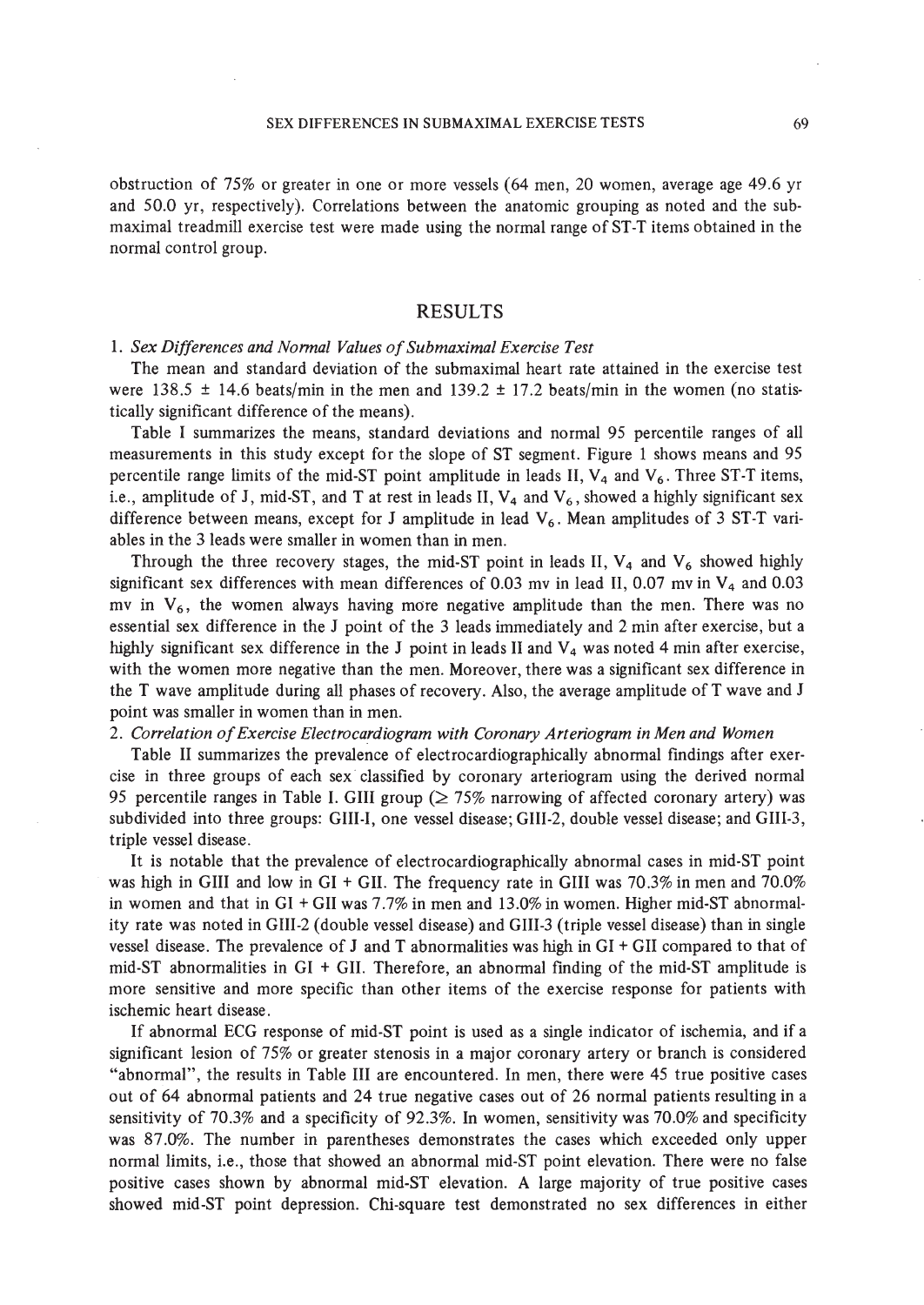| Means (M), standard deviations (S.D.) and 95 percentile ranges (95% range) of ST-T items in absolute measurement | at rest and after exercise in 138 normal men and 142 normal women (values expressed in 0.01 mv units) |
|------------------------------------------------------------------------------------------------------------------|-------------------------------------------------------------------------------------------------------|
|                                                                                                                  |                                                                                                       |

|       |            |                             |                         |        |                                                           |                                 |        | YAMAUCHI et al.                                                                                                                                                                                                                                                               |                                                        |                    |                                                              |                                                                  |                             |                                                                                                                                                                                                                                      |                                                                         |
|-------|------------|-----------------------------|-------------------------|--------|-----------------------------------------------------------|---------------------------------|--------|-------------------------------------------------------------------------------------------------------------------------------------------------------------------------------------------------------------------------------------------------------------------------------|--------------------------------------------------------|--------------------|--------------------------------------------------------------|------------------------------------------------------------------|-----------------------------|--------------------------------------------------------------------------------------------------------------------------------------------------------------------------------------------------------------------------------------|-------------------------------------------------------------------------|
|       |            | M<br>$(S5\% \text{ range})$ |                         |        | $47.29$<br>$7.29$<br>$10.5$<br>$10.6$<br>$10.3$           |                                 |        | $\begin{array}{cccc} 4.6 & 0.00 & 0.00 & 0.00 & 0.00 & 0.00 & 0.00 & 0.00 & 0.00 & 0.00 & 0.00 & 0.00 & 0.00 & 0.00 & 0.00 & 0.00 & 0.00 & 0.00 & 0.00 & 0.00 & 0.00 & 0.00 & 0.00 & 0.00 & 0.00 & 0.00 & 0.00 & 0.00 & 0.00 & 0.00 & 0.00 & 0.00 & 0.00 & 0.00 & 0.00 & 0.0$ |                                                        |                    |                                                              | $3.7$<br>$3.7$<br>$4.9$<br>$9.8$<br>$9.9$<br>$10.8$<br>$4.9$     |                             |                                                                                                                                                                                                                                      |                                                                         |
|       | $\sqrt{6}$ |                             |                         |        |                                                           |                                 |        |                                                                                                                                                                                                                                                                               |                                                        |                    |                                                              |                                                                  |                             |                                                                                                                                                                                                                                      |                                                                         |
| Women | $\sqrt{4}$ | $M$ S.D.<br>(95% range)     |                         |        |                                                           |                                 |        | $4.6$ $5.6$ $6.6$ $6.6$ $6.6$ $6.6$ $6.6$ $6.6$ $6.6$ $6.6$ $6.6$ $6.6$ $6.6$ $6.6$ $6.6$ $6.6$ $6.6$ $6.6$ $6.6$ $6.6$ $6.6$ $6.6$ $6.6$ $6.6$ $6.6$ $6.6$ $6.6$ $6.6$ $6.6$ $6.6$ $6.6$ $6.6$ $6.6$ $6.6$ $6.6$ $6.6$ $6.6$                                                 |                                                        |                    |                                                              | $\begin{array}{c} 3.8 \\ 2.1 \\ 4.2 \\ 1.1 \\ 2.1.1 \end{array}$ |                             |                                                                                                                                                                                                                                      |                                                                         |
|       |            |                             |                         |        |                                                           |                                 |        |                                                                                                                                                                                                                                                                               |                                                        |                    |                                                              |                                                                  |                             |                                                                                                                                                                                                                                      |                                                                         |
|       | $\equiv$   | $M$ S.D.<br>(95% range)     |                         |        | लें में से में की<br>अब पंथ पेंदी                         |                                 |        |                                                                                                                                                                                                                                                                               |                                                        |                    |                                                              |                                                                  |                             | $\frac{1}{4}$ with $\frac{1}{2}$ $\frac{1}{2}$ $\frac{1}{2}$ $\frac{1}{2}$ $\frac{1}{2}$ $\frac{1}{2}$                                                                                                                               |                                                                         |
|       |            |                             |                         |        | $-1.5$<br>$-4.8$<br>$-4.8$<br>$-4.8$                      |                                 |        |                                                                                                                                                                                                                                                                               |                                                        |                    |                                                              |                                                                  |                             |                                                                                                                                                                                                                                      |                                                                         |
|       |            |                             |                         |        | $4 + 89$<br>$4 + 89$<br>$129$<br>$129$                    |                                 |        | $4.8$<br>$4.8$<br>$4.8$<br>$5.8$<br>$5.9$<br>$5.9$<br>$5.9$                                                                                                                                                                                                                   |                                                        |                    | $4.3$<br>$4.3$<br>$4.4$<br>$4.1$<br>$12.8$<br>$10.8$         |                                                                  |                             | $4.1$<br>$5.8$<br>$4.6$<br>$11.9$<br>$13.3$<br>$46.7$                                                                                                                                                                                |                                                                         |
|       | $\sqrt{6}$ | $M$ S.D.<br>(95% range)     |                         |        | $-9.3$<br>$-9.9$<br>$-5.7***$<br>$-2.8$<br>$3.2.0***$     |                                 |        | $\begin{array}{r} -6.5* \\ -14.9 \\ -2.3*** \\ -6.5 \\ \hline \end{array}$<br>$\begin{array}{r} +1.9 \\ -6.5 \\ \hline \end{array}$<br>$\begin{array}{r} +1.9 \\ -1.5 \\ \hline \end{array}$<br>$\begin{array}{r} +1.9 \\ -1.5 \\ \hline \end{array}$                         |                                                        |                    |                                                              |                                                                  |                             | $-2.8$<br>$-10.5$<br>$1.8**$<br>$-6.2$<br>$22.4*$<br>3.1                                                                                                                                                                             | nd ***P < 0.001) indicate the level of significance of sex differences. |
|       |            |                             |                         |        | $41.7$<br>$11.7$<br>$9.2$<br>$13.4$<br>$19.5$<br>$11.5$   |                                 |        |                                                                                                                                                                                                                                                                               |                                                        |                    |                                                              |                                                                  |                             | and river and discrete discrete discrete discrete discrete discrete discrete discrete discrete discrete discre<br>Territoriale discrete discrete discrete discrete discrete discrete discrete discrete discrete discrete discret<br> |                                                                         |
| Men   | $\sqrt{4}$ | M $S.D.$<br>(95% range)     |                         |        | $0.6***$<br>$-8.9***$<br>$13.9***$<br>$0.7***$<br>$52.7*$ |                                 |        | $-6.2$<br>$-17.4$<br>$10.4***$<br>$-3.3$<br>$-3.7**$<br>55.7**                                                                                                                                                                                                                | $-5.0$<br>$(-14.0$<br>7.9***<br>-5.6<br>49.2**<br>10.4 |                    |                                                              |                                                                  |                             | $-2.6$ ***<br>$-9.9$<br>$-7.4$ ***<br>$7.4$ **<br>$-7.4$ **<br>$-7.4$ **<br>$-7.3$<br>$+7.3$                                                                                                                                         |                                                                         |
|       |            |                             | $^{4.2}_{10.1}$         |        | $\begin{array}{c} 4.1 \\ 1.9 \\ 9.3 \\ 4.7 \end{array}$   |                                 |        | $\begin{array}{c} 5.5 \\ 2.1 \\ 6.5 \\ 9.8 \\ 11.1 \\ 49.0 \end{array}$                                                                                                                                                                                                       |                                                        |                    | $4.2$<br>$2.7$<br>$4.9$<br>$1.2$<br>$1.3$<br>$1.3$<br>$49.0$ | $4.0$<br>$5.0$<br>$8.8$<br>$10.8$                                |                             | 94,2)                                                                                                                                                                                                                                |                                                                         |
|       |            | M $S.D.$<br>(95% range)     | $\frac{0.8***}{0.8***}$ |        | $-4.3***$<br>$-2.6$<br>$24.5***$<br>(6.5                  |                                 |        | $-5.3$<br>$(-20.1$<br>$-3.9$ ***<br>$-7.3$<br>$-7.3$<br>$-7.4$<br>$7.4$                                                                                                                                                                                                       |                                                        |                    | $-4.0*$<br>$(-13.2$<br>$2.4***$<br>$-6.0$<br>$28.0***$       | $-1.9**$<br>$(-10.8$                                             | $6.2$<br>$-5.5$<br>$(-5.5)$ | $23.9***$                                                                                                                                                                                                                            | Note: The symbols (*P < 0.05, **P < 0.01,                               |
|       |            |                             |                         | mid-ST |                                                           |                                 | mid-ST |                                                                                                                                                                                                                                                                               |                                                        | mid-ST             |                                                              |                                                                  | mid-ST                      |                                                                                                                                                                                                                                      |                                                                         |
|       |            |                             |                         | Rest   |                                                           | mmediately<br>exercise<br>after |        |                                                                                                                                                                                                                                                                               |                                                        | 2 minutes<br>after | xercise                                                      |                                                                  | minutes<br>after -          | xercise                                                                                                                                                                                                                              |                                                                         |

# K. YAMAUCHI et al.

 $\boldsymbol{v}$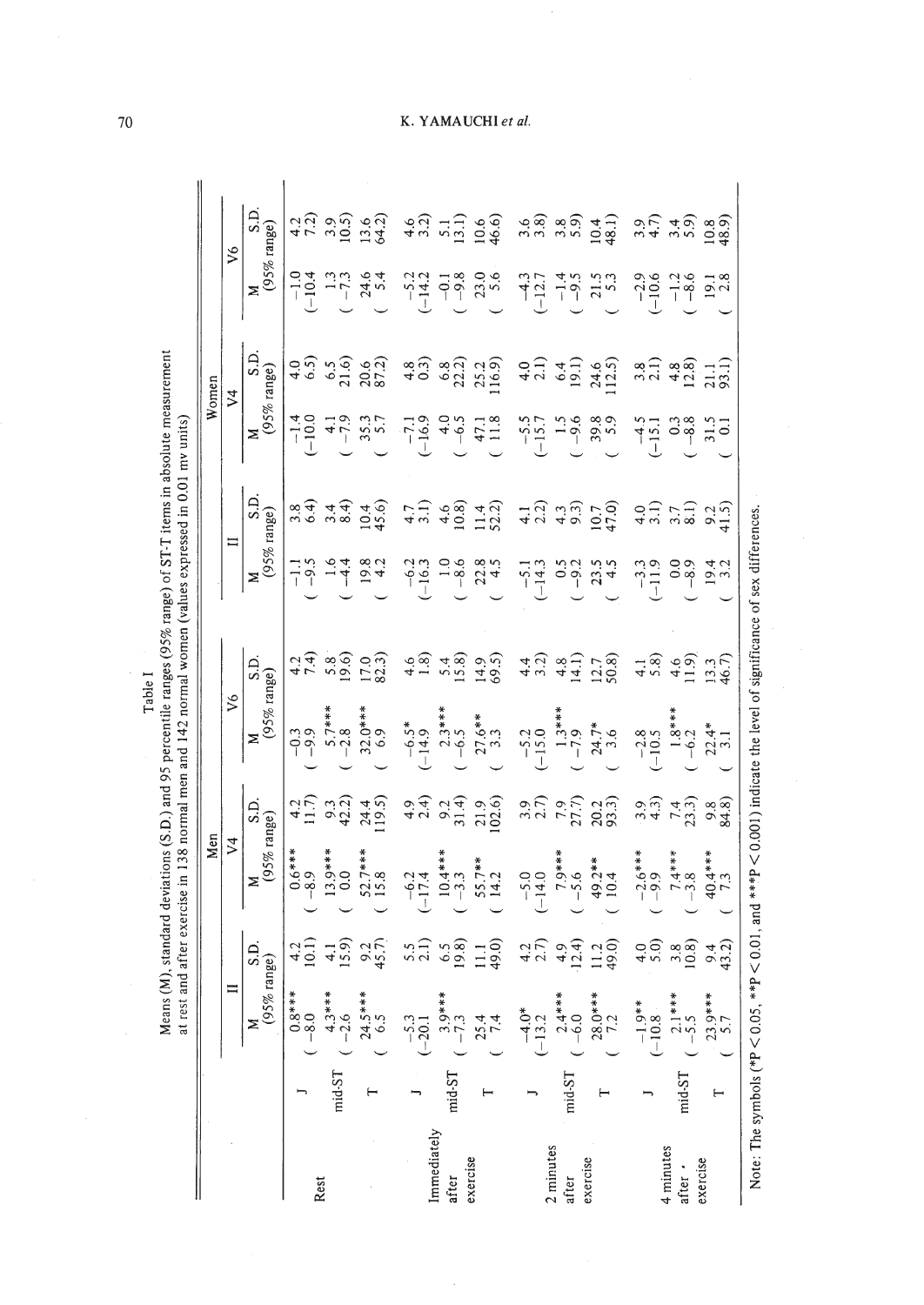| - |  |
|---|--|
|---|--|

Correlation between coronary arteriography and ST-T items in submaximal exercise testing

| Group               |                      |      | Men            | Women         |                 |                |                |              |
|---------------------|----------------------|------|----------------|---------------|-----------------|----------------|----------------|--------------|
|                     | No. of<br>J<br>cases |      | mid-ST         | $\mathbf T$ . | No. of<br>cases | J              | mid-ST         | T            |
| Normal              |                      |      |                |               |                 |                |                |              |
| GI                  | 18                   | 6    | 1              | 5             | 20              | $\overline{4}$ | $\overline{2}$ | 7            |
| GII                 | $\,$ 8 $\,$          | 3    | 1              | 3             | 3               | $\mathbf{1}$   | 1              | $\mathbf{0}$ |
| Total<br>$(GI+GII)$ | 26                   | 9    | $\overline{2}$ | $\,$ 8 $\,$   | 23              | 5              | 3              | 7            |
| $(\%)$              |                      | (35) | (8)            | (31)          |                 | (22)           | (13)           | (30)         |
| Abnormal            |                      |      |                |               |                 |                |                |              |
| $GIII-1$            | 25                   | 10   | 13             | 15            | 8               | 3              | 3              | 4            |
| $GIII-2$            | 21                   | 13   | 15             | 14            | 6               | 5              | 6              | 6            |
| GIII-3              | 18                   | 17   | 17             | 13            | 6               | 3              | 5              | 6            |
| Total<br>(GIII)     | 64                   | 40   | 45             | 42            | 20              | 11             | 14             | 16           |
| $(\%)$              |                      | (63) | (70)           | (66)          |                 | (55)           | (70)           | (80)         |

The figures are the numbers of cases which showed ECG abnormalities of ST-T items,

GI = normal coronary artery; GII =  $<$  75% narrowing of coronary vessel; GIII-1 = one vessel disease;

 $GIII-2$  = double vessel disease;  $GIII-3$  = triple vessel disease.

## Table IlJ

Sensitivity and specificity of sex-adjusted 95 percentile limits for mid-ST point as applied to the same sex group

|       |       |                        | CAD (GIII)        | Non-CAD $(GI + GII)$ |       |                  |                   |                  |
|-------|-------|------------------------|-------------------|----------------------|-------|------------------|-------------------|------------------|
|       | Total | True<br>positive       | False<br>negative | Sensitiv-<br>ity     | Total | True<br>negative | False<br>positive | Specific-<br>ity |
| Men   | 64    | 45<br>(2)              | 19                | 70%                  | 26    | 24<br>. .        | 2                 | 92%              |
| Women | 20    | 14<br>$\left(1\right)$ | 6                 | 70%                  | 23    | 20               | 3                 | 87%              |

CAD <sup>=</sup> patients with coronary artery disease; () <sup>=</sup> the number of cases who showed only abnormal mid-ST elevation; sensitivity (%) is the ratio of the true positives ( $\geq$  75% narrowing of one or more coronary vessels with an abnormal exercise test) to the sum of true positives + false negatives ( $\geq$  75% narrowing of any coronary vessel and normal exercise test); specificity (%) is the ratio of true negatives ( $\leq$ 75% narrowing of coronary vessel with normal exercise test) to the sum of true negatives  $+$  false positives ( $<$  75% narrowing of coronary vessel with abnormal exercise test).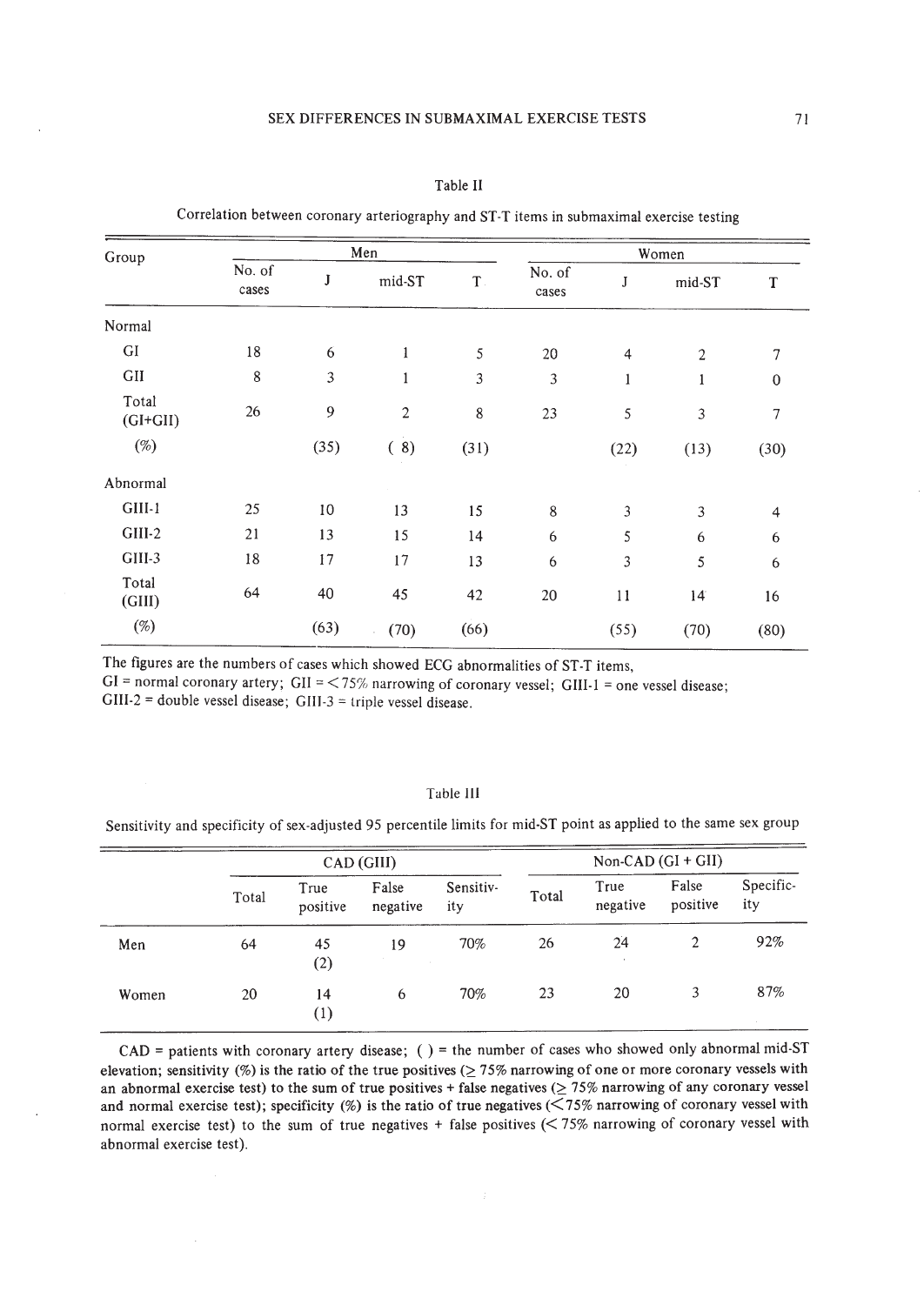

Figure 1 The 95 percentile ranges and means of mid-ST point in leads II,  $V_4$  and  $V_6$  in the absolute measurement in 138 men and 142 women  $(\star \star \star P < 0.001)$ .

sensitivity or specificity. However, when normal male 95 percentile ranges were applied to female subjects, specificity was reduced significantly  $(P< 0.01)$  to 43.5%, i.e., false positive cases increased to 13 from 3 and sensitivity did not increase as much as expected. The same was confirmed in male patients as well. This revealed the necessity of applying different criteria in each sex group.

The prevalence of positive exercise tests in three leads and the frequency of false negative cases were checked according to the number and location of the involved coronary artery. In both sexes, the precordial leads  $V_4$  and  $V_6$  showed a high rate of abnormal ECG response (approximately 50% in men and 60% in women) compared to lead II. However, any single lead among these three leads is not sufficient for diagnosis. It seems there is also no definite relationship between the location of the involved coronary artery and the three ECG leads. False negative responses were frequently observed in patients with single-vessel coronary artery disease (63 percent, 12 of 19, false negative male patients; and 83 percent, 5 of 6, false negative female patients). Not only right coronary artery disease alone, but also left anterior descending artery disease showed a false negative response of ECG.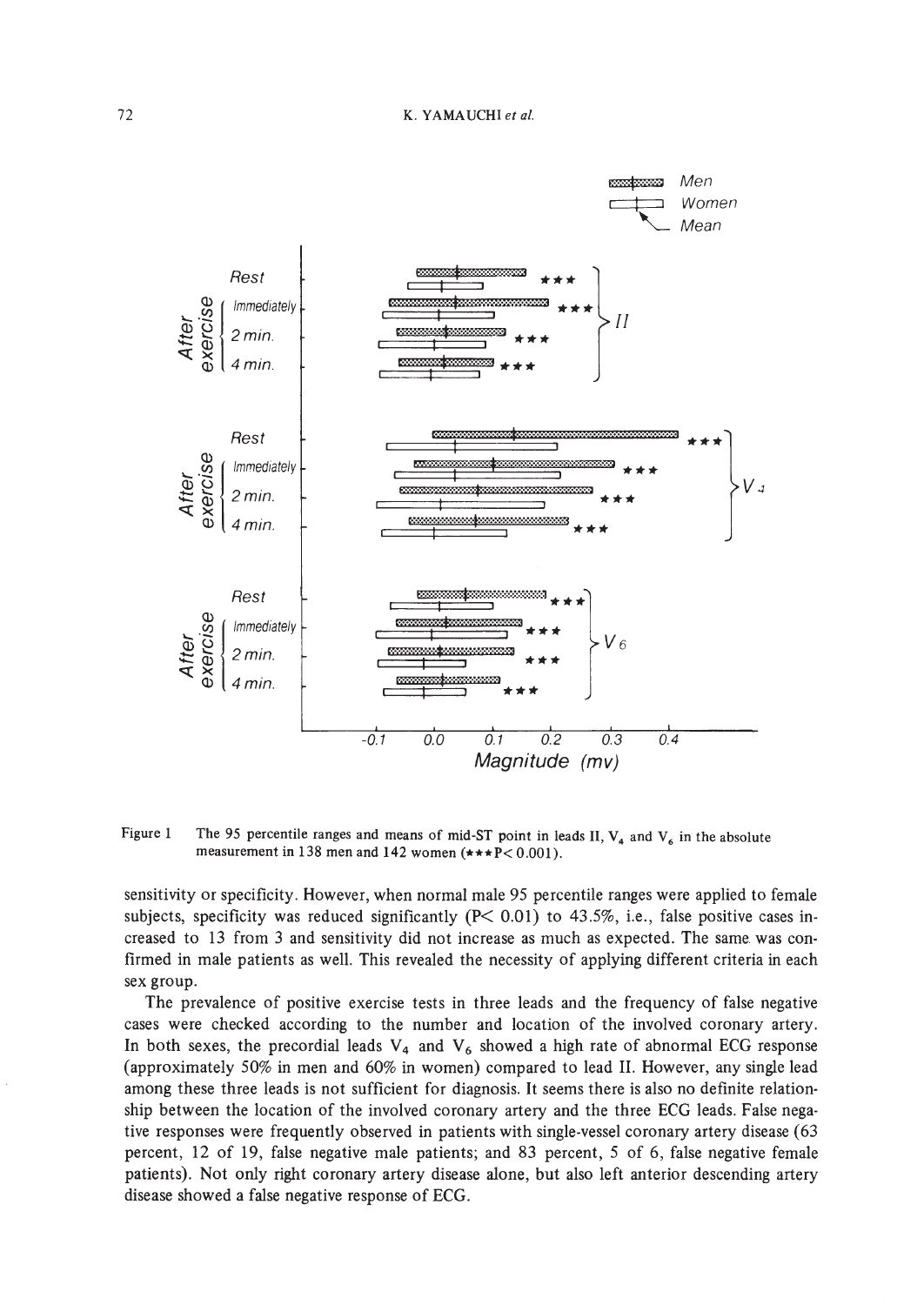#### SEX DIFFERENCES IN SUBMAXIMAL EXERCISE TESTS

## DISCUSSION

There have been numerous reports regarding sex differences in electrocardiographic response to the exercise stress test.<sup>2-8</sup>) The most important questions to be answered are whether the different criteria for each sex group should be established for the electrocardiographic interpretation of the exercise test. Our study revealed there were significant sex differences in 29 items of 48 ST-T items (60.4%). The magnitude in the measurements of those items was smaller in women. There were always distinct sex differences seen in mid-ST and T at all stages from rest to recovery. The mean difference of those items was most marked in  $V_4$  with lesser differences in  $V_6$  and II. The presence of the sex difference of means with 95 percentile ranges at mid-ST point is one of the explanations of the high incidence of women's false positive responses which are shown as "minor" ST segment abnormalities.<sup>8)</sup> In addition, the mean difference in measurements from 0.03 mv to 0.07 mv at the rnid·ST point should be considered in the evaluation of the stress test according to the independent correlation study between ECG and coronary angiogram. These results show the necessity of sex-adjusted criteria for the exercise stress test.

It is interesting to note that the lower limits of normal at mid-ST point are approximately constant in each sex group through the three recovery stages in leads II,  $V_4$  and  $V_6$ . Hence, to facilitate an application of the normal values, it will be possible to choose a standard value of lower limits at mid-ST point at  $-0.05$  mv for men and  $-0.09$  mv for women. The application of the suggested criteria showed a sensitivity of 76.6% (49 of 64) and specificity of 84.6% (22 to 26) in men, and a sensitivity of 70.0% (14 of 20) and specificity of 87.0% (20 of 23) in women. If the male criterion is used to evaluate the female group, i.e., if mid-ST depression of 0.05 mv or greater is considered abnormal in women, specificity in the female group is reduced to 34.8%. The lower limit of normal at mid-ST point amplitude suggested here,  $-0.05$  mv for men and  $-0.09$  mv for women, should be a useful criterion, as should be the sex-adjusted normal 95 percentile ranges.

It is notable that the difference of 95 percentile ranges between both sexes, especially in T wave amplitude were, in general, not as large as the mean difference, probably due to the women's tendency to have small variance in the distribution. The extent of the mean amplitude change with 95 percentile ranges was small in women. There was no significant sex difference in J point at the early post-exercise stage (with the exception of lead  $V_6$ ). This finding suggests that if a point close to the J point is chosen as a critical point and sufficient stress is given, it may be possible to reduce the sex difference of the electrocardiographic response.

Various points in the ST segment have been proposed for discrimination between positive and negative tests. Most investigators measured the amplitude at a point in the ST segment having a fixed interval (usually 60 msec or 80 msec) from a point in QRS or  $J^{12}$ . In this study, the mid-ST point was chosen accoding to Blackburn and Rautaharju's suggestion that the third and fourth of eight equal ST-T amplitude samples taken from the spatial magnitude curve between J point and T peak are more powerful discriminants than J or T peak or any other intermediate ST-T values.<sup>13)</sup> The measurement of mid-ST amplitude, which differs from prior reports, has the following advantages: 1) it is usually easy to detect the point; 2) that point is corrected or "normalized" for difference in QT interval except for particular cases; and 3) abnormality of J-junctional type depression but with slowly ascending ST-depression<sup>13-16)</sup> could be expressed or included as abnormality of mid-ST amplitude by application of the standards.

Obviously the stress applied and the end point for stopping the treadmill stress test must be taken into consideration in ECG standards. A "maximal" stress test may be considered the ideal way to detect coronary artery disease, in that the diagnostic sensitivity of the exercise test increases with the exercise load and the heart rate. However, for many real and expedient rea sons, the submaximal test has been proposed.<sup>17)</sup> Simonson found the determining factor for the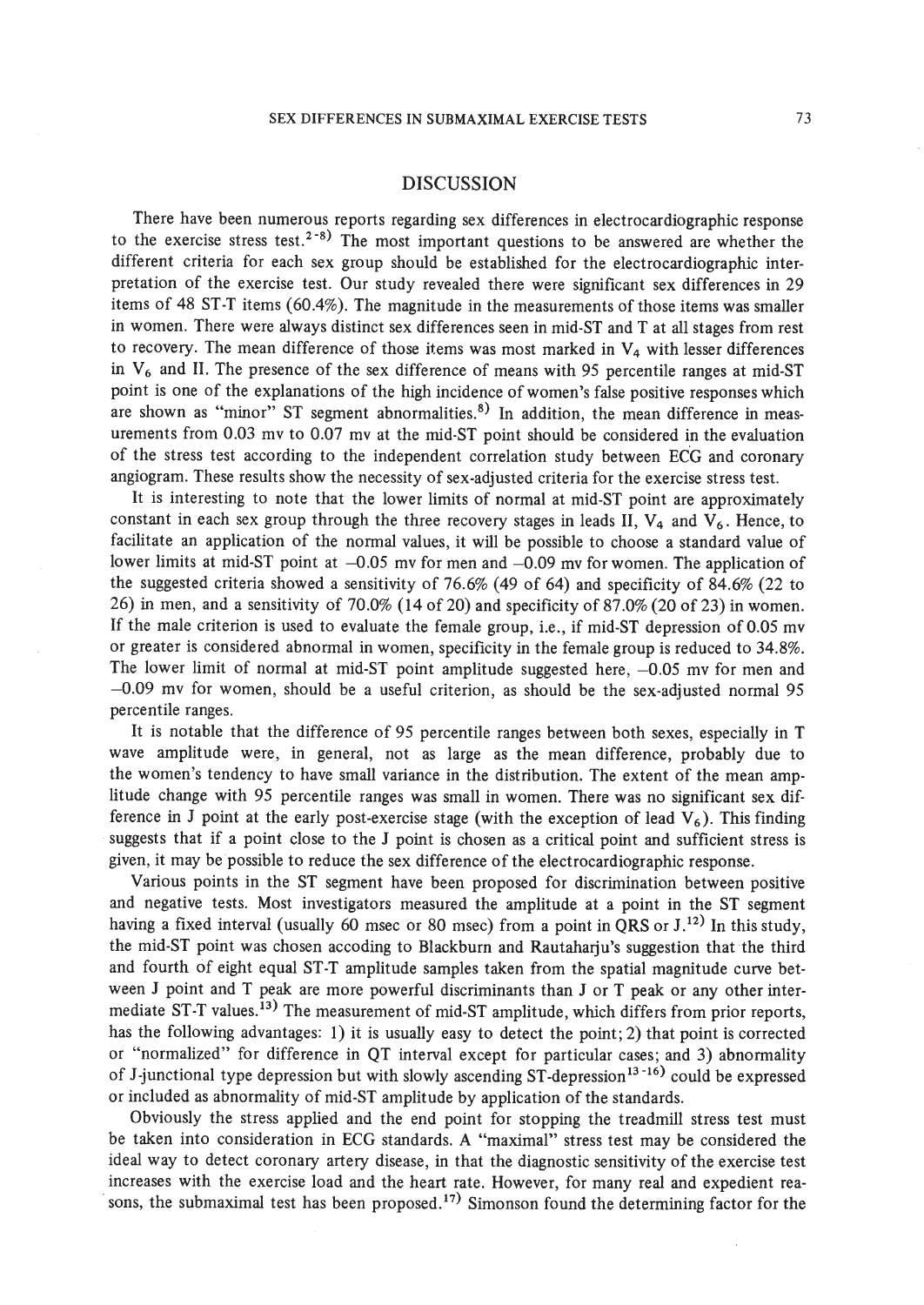#### 74 K. YAMAUCHI *et al.*

ECG response was the heart rate when  $\dot{V}o_2$  and heart rate during exercise were compared; consequently, the type of progressive exercise test appears to be of secondary importance, provided that a sufficiently high heart rate is attained in the large majority of patients with coronary insufficiency.<sup>18)</sup> Consequently, the normal ranges obtained in this study should be applicable regardless of the type of submaximal exercise stress test, if the target heart rate (80 percent of the predicted maximal) is attained.

The prevalence of false positive responses, particularly in women, is a troublesome clinical problem. With criteria obtained from the distribution in each normal group, a considerably higher specificity was obtained than without sex adjustment. A further attempt to reduce the false positive rate was made using a combination of 95 percentile limits for the mid-ST point and the ST segment slope. This reduced the false positive response to one individual of each sex. However, the sensitivity correspondingly decreased to 43.8% in men and 50.0% in women, respectively.

## ACKNOWLEDGEMENT

We thank Dr. Henry Blackburn of the Laboratory of Physiological Hygiene, University of Minnesota for his valuable guidance and recommendations. We also wish to express thanks to Prof. Otto H. Schmitt for his helpful suggestions. The other authors would like to express their appreciation of Dr. Ernst Simonson's contribution in formulating the project and initiating the work. We regret that he did not live to see it completed and we pay our respects to our friend and colleague for his guidance and wisdom.

#### REFERENCES

- 1) Bruce, R.A., and Hornsten, T.R., Exercise stress testing in evaluation of patients with ischemic heart disease. *Prog. Cardiovas. Dis.,* 11,371-390,1969.
- 2) Astrand, I., Electrocardiographic changes in relation to the type of exercise, the work load, age and sex. In Measurement in Exercise Electrocardiography. The Ernst Simonson Conference, pp.309–322, Edited by Blackburn, H., Charles C. Thomas, Springfield, liL, 1969.
- 3) Lepeschkin, E., Physiological factors influencing the electrocardiographic response to exercise. In Measurement in Exercise Electrocardiography. The Ernst Simonson Conference, pp.363-387, Edited by Blackburn, H., Charles C. Thomas, Springfield, Ill., 1969..
- 4) Astrand, I., Exercise electrocardiograms recorded twice with an 8-year interval in a group of 204 women and men 48-63 years old. *Acta Med. Scand.,* 178,27 -39,1965.
- 5) Kusumi, F., Bruce, R.A., unpublished observations. Cited in Bruce, R.A., Values and limitations of exercise electrocardiography. *Circulation,* 50, 1-3, 1974.
- 6) Sketch, M.H., Mohiuddin, S.M., Lynch, J.D., *et al.* Significant sex differences in the correlation of electrocardiographic exercise testing and coronary arteriograms. *Am.* J. *Cardio!.,* 36,169-173,1975.
- 7) Cumming, G.R., Dufresne, c., Kich, 1., *et al.* Exercise electrocardiogram patterns in normal women. *Br. Heart* J., 35,1055 -1061,1973.
- 8) Bartel, A.G., Behar, V.S., Peter, R.H., *et al.* Graded exercise stress tests in angiographically documented coronary artery disease. *Circulation,* 49, 348-356, 1974.
- 9) Simonson, E., Differentiation between normal and abnormal in electrocardiography. C.V. Mosby Co., St. Louis, p.328, 1961.
- 10) Simonson, E., Blackburn, H., Puchner, T.C., *et al.* Sex differences in the electrocardiographic testing for angina pectoris. *Circulation,* 32,622-629,1965.
- 11) Ellestad, M.H., Allen, W., Wan, M.C.K., *et al.* Maximal treadmill stress testing for cardiovascular evaluation. *Circulation,* 39,517 -522,1969.
- 12) Blackburn, H., The exercise electrocardiogram. Technological, procedural and conceptual developments. Charles C. Thomas, Springfield, Ill, pp.220-258, 1969.